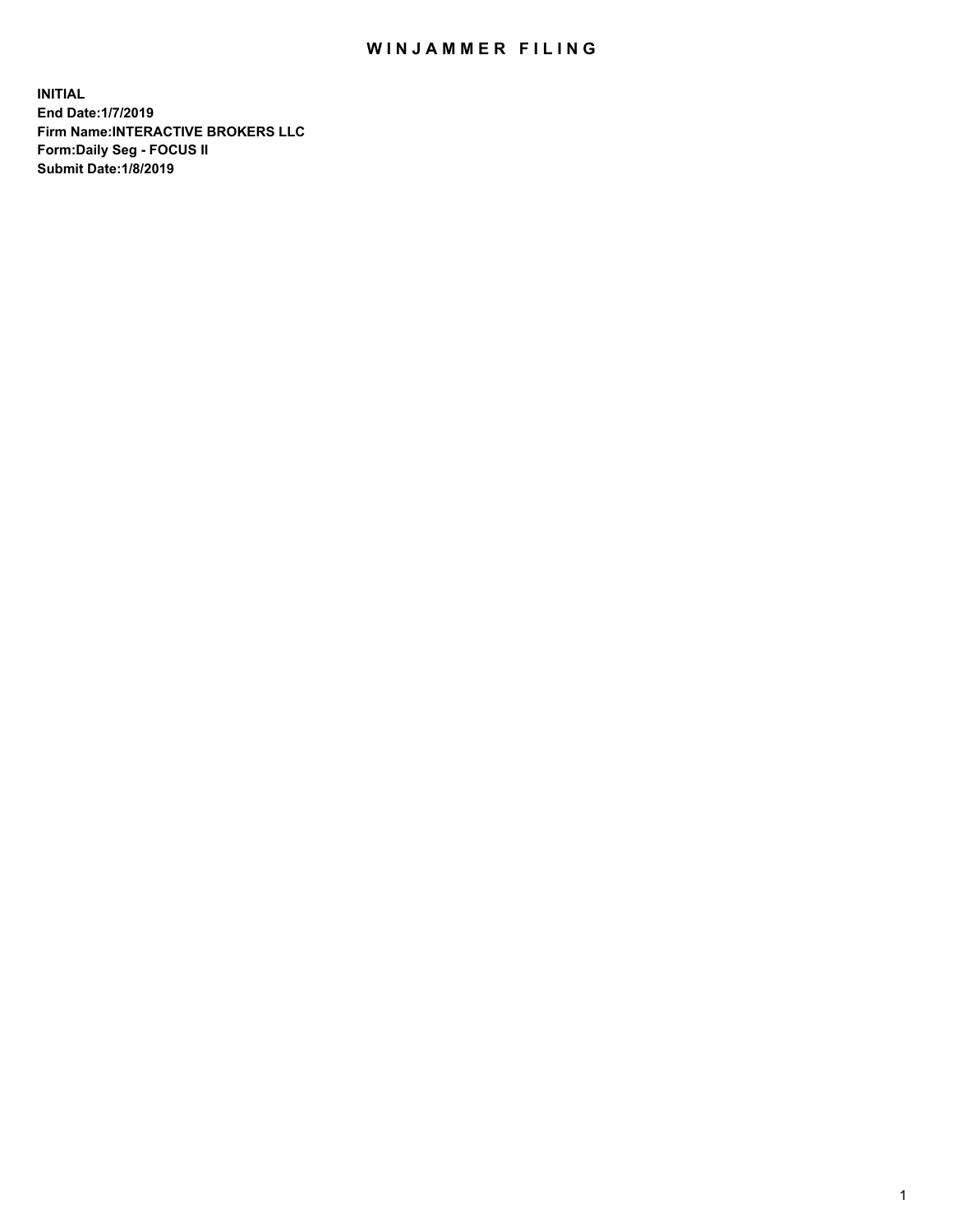**INITIAL End Date:1/7/2019 Firm Name:INTERACTIVE BROKERS LLC Form:Daily Seg - FOCUS II Submit Date:1/8/2019 Daily Segregation - Cover Page**

| Name of Company                                                                                                                                                                                                                                                                                                                | <b>INTERACTIVE BROKERS LLC</b>                                                                  |
|--------------------------------------------------------------------------------------------------------------------------------------------------------------------------------------------------------------------------------------------------------------------------------------------------------------------------------|-------------------------------------------------------------------------------------------------|
| <b>Contact Name</b>                                                                                                                                                                                                                                                                                                            | <b>James Menicucci</b>                                                                          |
| <b>Contact Phone Number</b>                                                                                                                                                                                                                                                                                                    | 203-618-8085                                                                                    |
| <b>Contact Email Address</b>                                                                                                                                                                                                                                                                                                   | jmenicucci@interactivebrokers.c<br>om                                                           |
| FCM's Customer Segregated Funds Residual Interest Target (choose one):<br>a. Minimum dollar amount: ; or<br>b. Minimum percentage of customer segregated funds required:% ; or<br>c. Dollar amount range between: and; or<br>d. Percentage range of customer segregated funds required between:% and%.                         | $\overline{\mathbf{0}}$<br>$\overline{\mathbf{0}}$<br>155,000,000 245,000,000<br>0 <sub>0</sub> |
| FCM's Customer Secured Amount Funds Residual Interest Target (choose one):<br>a. Minimum dollar amount: ; or<br>b. Minimum percentage of customer secured funds required:%; or<br>c. Dollar amount range between: and; or<br>d. Percentage range of customer secured funds required between:% and%.                            | $\overline{\mathbf{0}}$<br>$\mathbf 0$<br>80,000,000 120,000,000<br>0 <sub>0</sub>              |
| FCM's Cleared Swaps Customer Collateral Residual Interest Target (choose one):<br>a. Minimum dollar amount: ; or<br>b. Minimum percentage of cleared swaps customer collateral required:% ; or<br>c. Dollar amount range between: and; or<br>d. Percentage range of cleared swaps customer collateral required between:% and%. | $\overline{\mathbf{0}}$<br>$\underline{\mathbf{0}}$<br>0 <sub>0</sub><br>00                     |

Attach supporting documents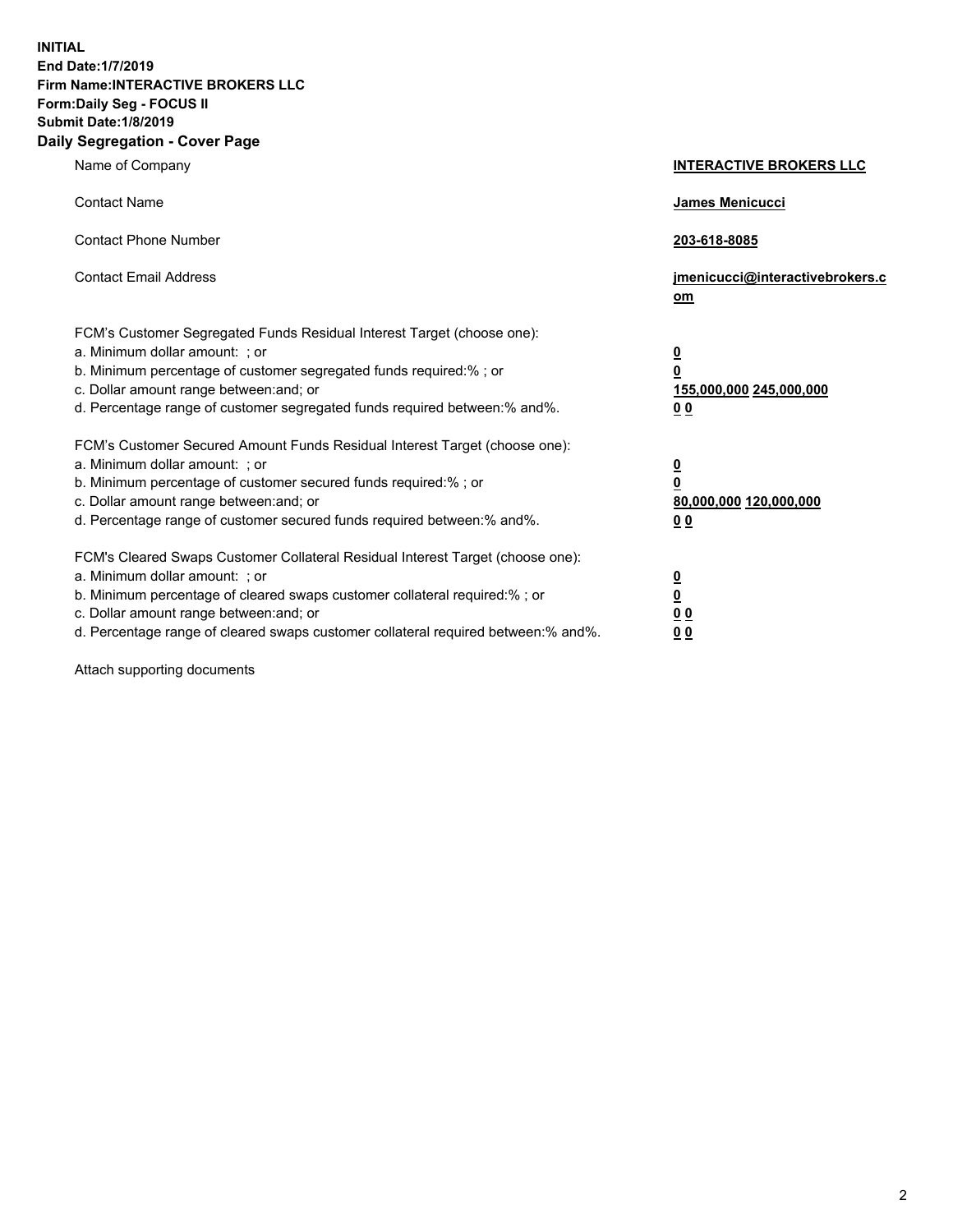## **INITIAL End Date:1/7/2019 Firm Name:INTERACTIVE BROKERS LLC Form:Daily Seg - FOCUS II Submit Date:1/8/2019 Daily Segregation - Secured Amounts**

|     | 2011, Ocgi ogation - Oceaned Anioanita                                                      |                                  |
|-----|---------------------------------------------------------------------------------------------|----------------------------------|
|     | Foreign Futures and Foreign Options Secured Amounts                                         |                                  |
|     | Amount required to be set aside pursuant to law, rule or regulation of a foreign            | $0$ [7305]                       |
|     | government or a rule of a self-regulatory organization authorized thereunder                |                                  |
| 1.  | Net ledger balance - Foreign Futures and Foreign Option Trading - All Customers             |                                  |
|     | A. Cash                                                                                     | 439,840,812 [7315]               |
|     | B. Securities (at market)                                                                   | $0$ [7317]                       |
| 2.  | Net unrealized profit (loss) in open futures contracts traded on a foreign board of trade   | 7,381,576 [7325]                 |
| 3.  | Exchange traded options                                                                     |                                  |
|     | a. Market value of open option contracts purchased on a foreign board of trade              | 137,646 [7335]                   |
|     | b. Market value of open contracts granted (sold) on a foreign board of trade                | -83,414 [7337]                   |
| 4.  | Net equity (deficit) (add lines 1. 2. and 3.)                                               | 447,276,620 [7345]               |
| 5.  | Account liquidating to a deficit and account with a debit balances - gross amount           | <b>2,431</b> [7351]              |
|     | Less: amount offset by customer owned securities                                            | 0 [7352] 2,431 [7354]            |
| 6.  | Amount required to be set aside as the secured amount - Net Liquidating Equity              | 447,279,051 [7355]               |
|     | Method (add lines 4 and 5)                                                                  |                                  |
| 7.  | Greater of amount required to be set aside pursuant to foreign jurisdiction (above) or line | 447,279,051 [7360]               |
|     | 6.                                                                                          |                                  |
|     | FUNDS DEPOSITED IN SEPARATE REGULATION 30.7 ACCOUNTS                                        |                                  |
| 1.  | Cash in banks                                                                               |                                  |
|     | A. Banks located in the United States                                                       | 66,588,191 [7500]                |
|     | B. Other banks qualified under Regulation 30.7                                              | 0 [7520] 66,588,191 [7530]       |
| 2.  | Securities                                                                                  |                                  |
|     | A. In safekeeping with banks located in the United States                                   | 408,157,475 [7540]               |
|     | B. In safekeeping with other banks qualified under Regulation 30.7                          | 0 [7560] 408,157,475 [7570]      |
| 3.  | Equities with registered futures commission merchants                                       |                                  |
|     | A. Cash                                                                                     | $0$ [7580]                       |
|     | <b>B.</b> Securities                                                                        | $0$ [7590]                       |
|     | C. Unrealized gain (loss) on open futures contracts                                         | $0$ [7600]                       |
|     | D. Value of long option contracts                                                           | $0$ [7610]                       |
|     | E. Value of short option contracts                                                          | 0 [7615] 0 [7620]                |
| 4.  | Amounts held by clearing organizations of foreign boards of trade                           |                                  |
|     | A. Cash                                                                                     | $0$ [7640]                       |
|     | <b>B.</b> Securities                                                                        | $0$ [7650]                       |
|     | C. Amount due to (from) clearing organization - daily variation                             | $0$ [7660]                       |
|     | D. Value of long option contracts                                                           | $0$ [7670]                       |
|     | E. Value of short option contracts                                                          | 0 [7675] 0 [7680]                |
| 5.  | Amounts held by members of foreign boards of trade                                          |                                  |
|     | A. Cash                                                                                     | 88,627,408 [7700]                |
|     | <b>B.</b> Securities                                                                        | $0$ [7710]                       |
|     | C. Unrealized gain (loss) on open futures contracts                                         | 534,367 [7720]                   |
|     | D. Value of long option contracts                                                           | 137,646 [7730]                   |
|     | E. Value of short option contracts                                                          | -83,414 [7735] 89,216,007 [7740] |
| 6.  | Amounts with other depositories designated by a foreign board of trade                      | $0$ [7760]                       |
| 7.  | Segregated funds on hand                                                                    | $0$ [7765]                       |
| 8.  | Total funds in separate section 30.7 accounts                                               | 563,961,673 [7770]               |
| 9.  | Excess (deficiency) Set Aside for Secured Amount (subtract line 7 Secured Statement         | 116,682,622 [7380]               |
|     | Page 1 from Line 8)                                                                         |                                  |
| 10. | Management Target Amount for Excess funds in separate section 30.7 accounts                 | 80,000,000 [7780]                |
| 11. | Excess (deficiency) funds in separate 30.7 accounts over (under) Management Target          | 36,682,622 [7785]                |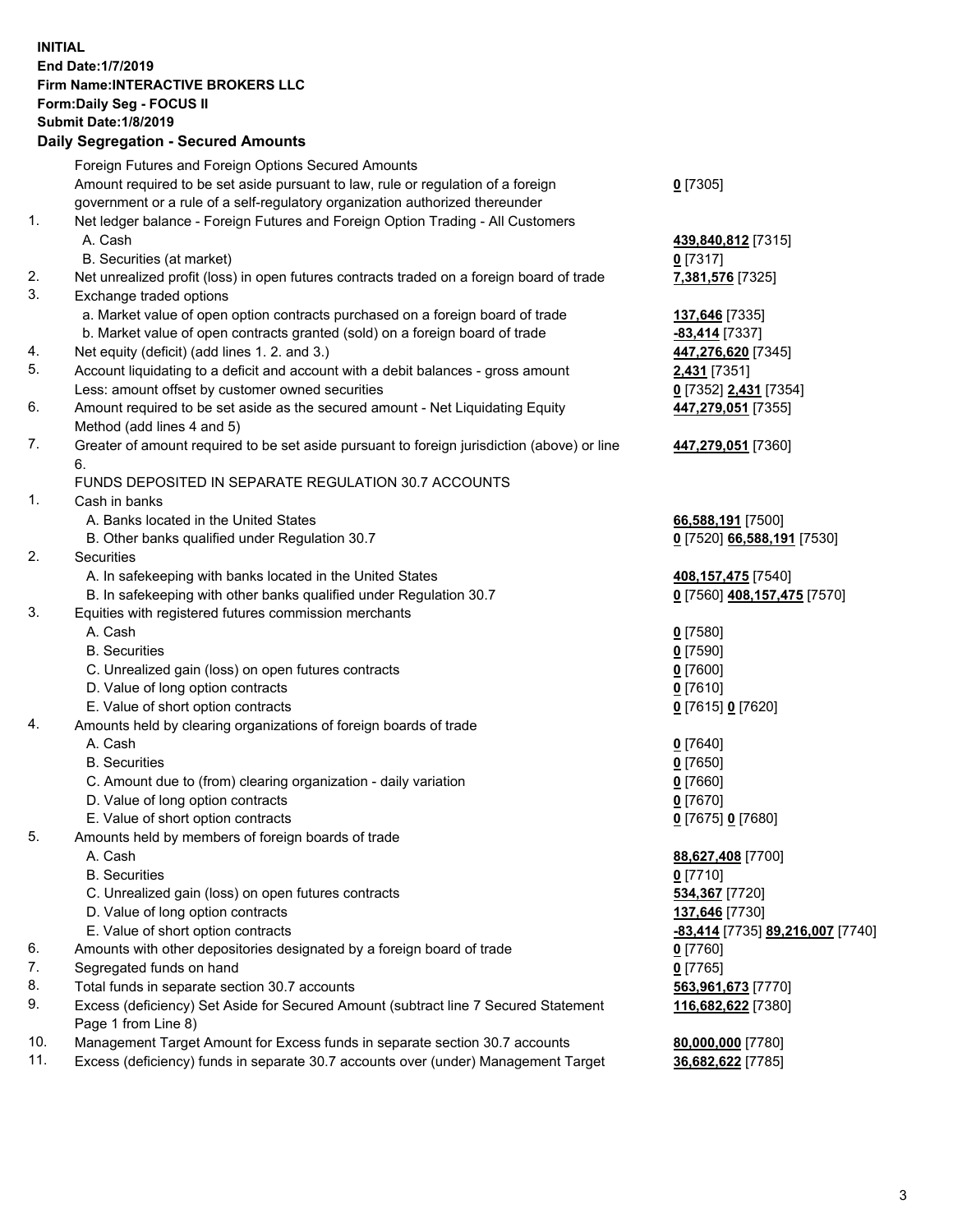**INITIAL End Date:1/7/2019 Firm Name:INTERACTIVE BROKERS LLC Form:Daily Seg - FOCUS II Submit Date:1/8/2019 Daily Segregation - Segregation Statement** SEGREGATION REQUIREMENTS(Section 4d(2) of the CEAct) 1. Net ledger balance A. Cash **3,992,351,362** [7010] B. Securities (at market) **0** [7020] 2. Net unrealized profit (loss) in open futures contracts traded on a contract market **-32,110,706** [7030] 3. Exchange traded options A. Add market value of open option contracts purchased on a contract market **337,652,690** [7032] B. Deduct market value of open option contracts granted (sold) on a contract market **-400,917,866** [7033] 4. Net equity (deficit) (add lines 1, 2 and 3) **3,896,975,480** [7040] 5. Accounts liquidating to a deficit and accounts with debit balances - gross amount **1,491,025** [7045] Less: amount offset by customer securities **0** [7047] **1,491,025** [7050] 6. Amount required to be segregated (add lines 4 and 5) **3,898,466,505** [7060] FUNDS IN SEGREGATED ACCOUNTS 7. Deposited in segregated funds bank accounts A. Cash **401,158,031** [7070] B. Securities representing investments of customers' funds (at market) **2,468,209,970** [7080] C. Securities held for particular customers or option customers in lieu of cash (at market) **0** [7090] 8. Margins on deposit with derivatives clearing organizations of contract markets A. Cash **7,468,705** [7100] B. Securities representing investments of customers' funds (at market) **1,327,368,392** [7110] C. Securities held for particular customers or option customers in lieu of cash (at market) **0** [7120] 9. Net settlement from (to) derivatives clearing organizations of contract markets **-2,647,405** [7130] 10. Exchange traded options A. Value of open long option contracts **337,541,484** [7132] B. Value of open short option contracts **-400,841,129** [7133] 11. Net equities with other FCMs A. Net liquidating equity **0** [7140] B. Securities representing investments of customers' funds (at market) **0** [7160] C. Securities held for particular customers or option customers in lieu of cash (at market) **0** [7170] 12. Segregated funds on hand **0** [7150] 13. Total amount in segregation (add lines 7 through 12) **4,138,258,048** [7180] 14. Excess (deficiency) funds in segregation (subtract line 6 from line 13) **239,791,543** [7190] 15. Management Target Amount for Excess funds in segregation **155,000,000** [7194] **84,791,543** [7198]

16. Excess (deficiency) funds in segregation over (under) Management Target Amount Excess